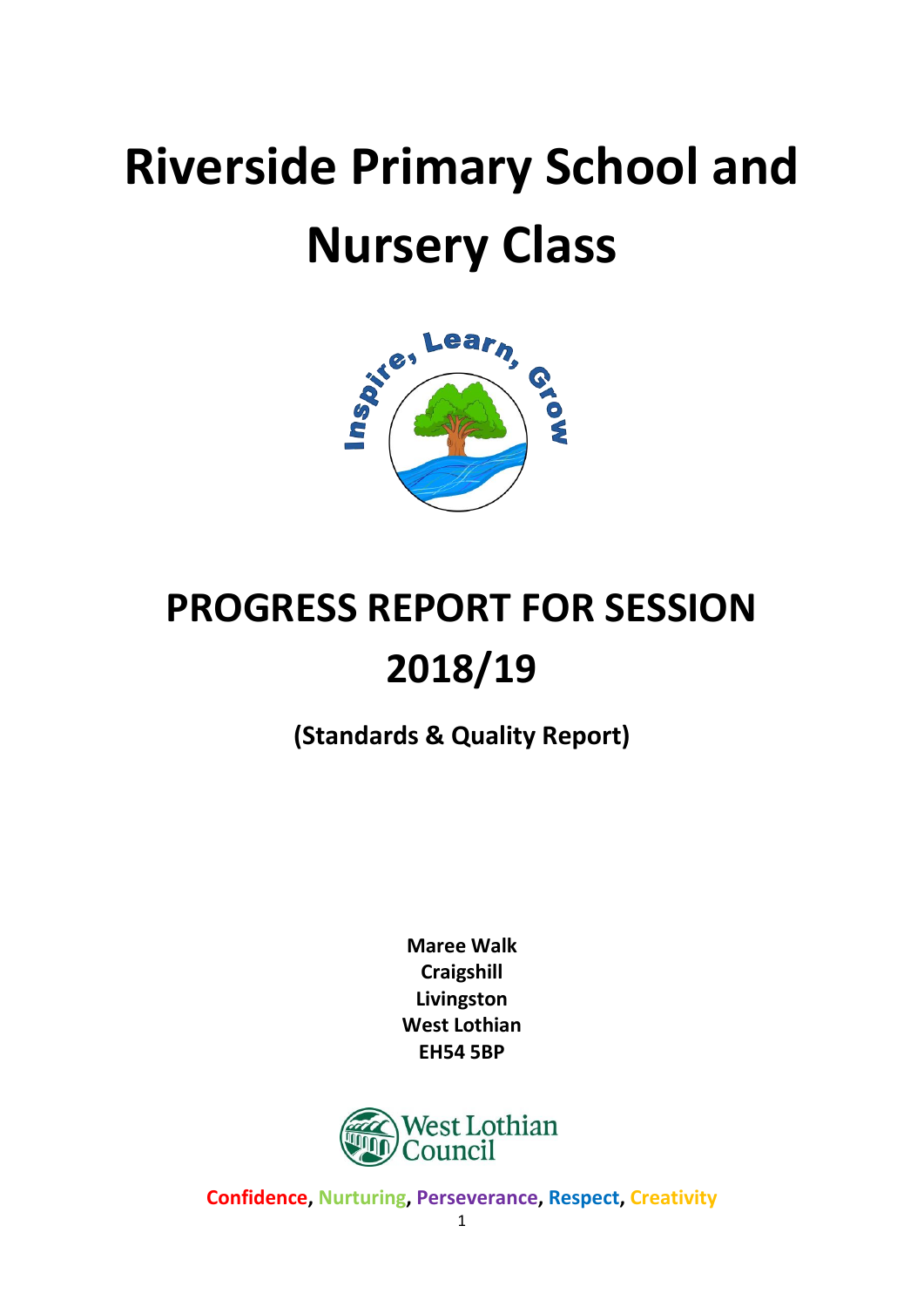#### **About Our School**

Riverside Primary School was the first primary school built in the new town of Livingston and has been central to the Craigshill community for 50 years. The community is one of economic and social deprivation. The school has an FME of 44%. The school roll is 259 pupils split into 11 classes and the nursery has 40 places in the morning and 30 places in the afternoon. The nursery is staffed by 3 full time nursery nurses and an Early Years Officer. There is a teaching staff of 17 including the Head Teacher, Depute Head Teacher, Principal Teacher, and a full time Support for Learning teacher. The school is well supported by a team of 7 Pupil Support Workers who assist pupils in class and support targeted PEF interventions. Clerical support is provided by one Admin Assistant and one Clerical Assistant. The school runs a very successful Breakfast Club which is well attended by the children.

The quality of accommodation in the school is satisfactory. The building has 12 classrooms, a good sized nursery, learning support room, nurture room, parent room, a large assembly hall, separate dining room and a PE hall with changing facilities. There is a large garden area within the school playgrounds and the nursery class has a well-resourced outdoor learning space.

#### **Vision, Values and Aims**

#### **Inspire, Learn, Grow**

*"At Riverside Primary School our vision is to inspire and nurture our school community to become healthy, confident, lifelong learners who respect each other and have the skills, capabilities and attributes to thrive and be the best that they can be."*

The values which underpin this vision and which shape our approaches, relationships, policies and behaviour are:

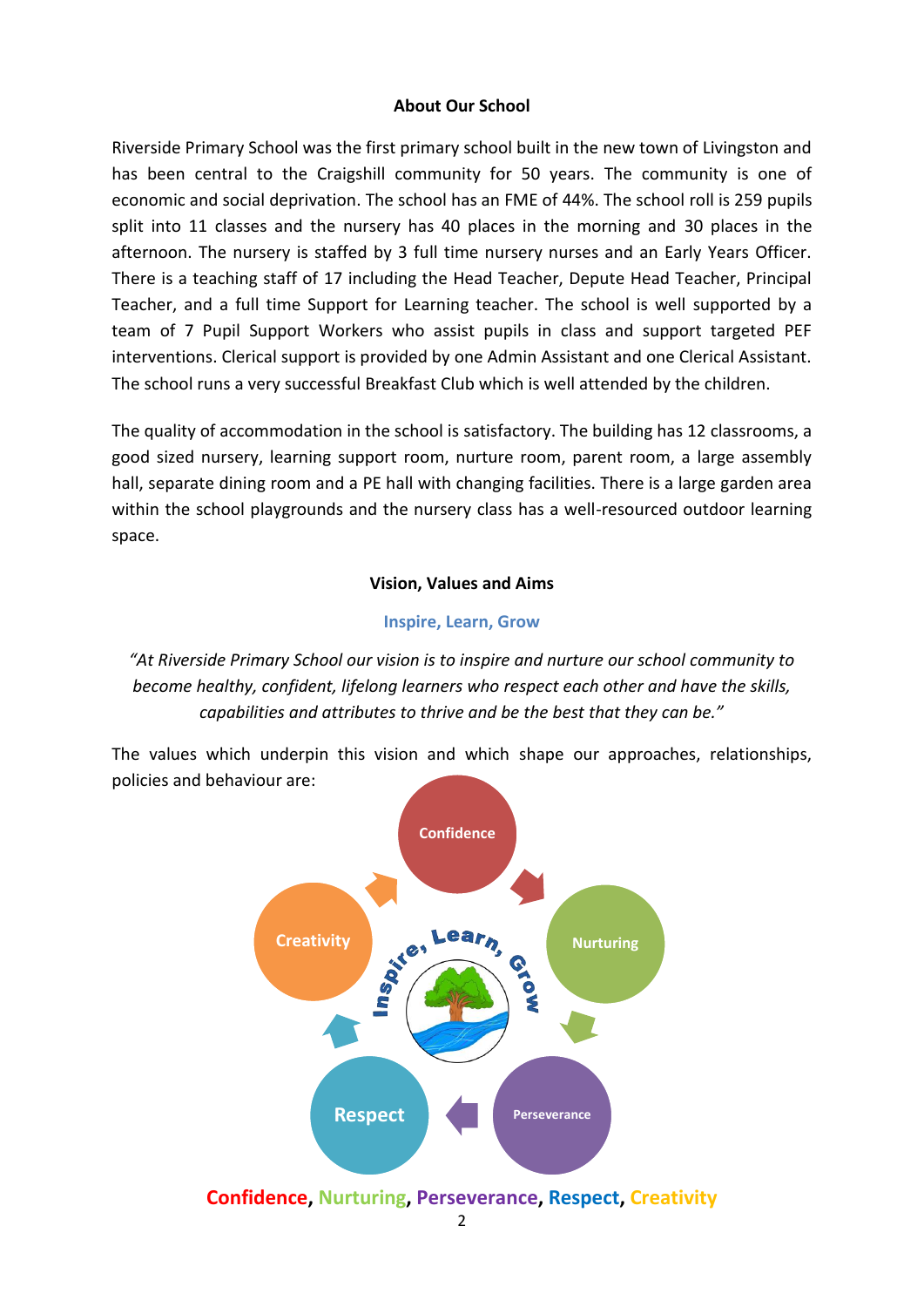# **What do our Values look like at Riverside Primary?**

**Confident** pupils who are enthusiastic and ready to learn.

Pupils who can **persevere** and keep trying, even when it's tough.

**Creative** pupils who are curious, question and challenge.

Pupils who show **respect** for themselves and others.

A **nurturing** school where all pupils feel happy, safe and have someone to talk to.

To achieve our vision and to embed our values we are developing a structured curriculum which will meet our aim that all our children are provided with learning opportunities that recognise and celebrate their individuality, develop their full potential, allow them to fulfil their aspirations and prepare them to meet the challenges that they will face throughout their lives. At every level, an ethos of high aspirations and ambition for all our learners is encouraged with attainment, achievement and participation being recognised and celebrated.

#### **IMPROVEMENT PRIORITIES**

**Our improvement priorities are always based on the National priorities in the National Improvement Framework (NIF). Below we have indicated what progress we made with these priorities in Session 2018/19, what the impact has been and what our next steps will be to continue to address these priorities in Session 2019/20.**

**We have also shown which NIF driver for improvement we used – you can find out more about the National Improvement Framework and drivers at [https://www.npfs.org.uk/wp-content/uploads/2016/01/NPFS\\_NIF\\_E-1.pdf.](https://www.npfs.org.uk/wp-content/uploads/2016/01/NPFS_NIF_E-1.pdf)**

**We have also evaluated our overall provision using quality indicators (QIs) in How Good is our School?4 (HGIOS?4) and How Good is Our Early learning and Childcare? (HGIOELC?) which is a key aspect of the Scottish approach to self-evaluation and school improvement.**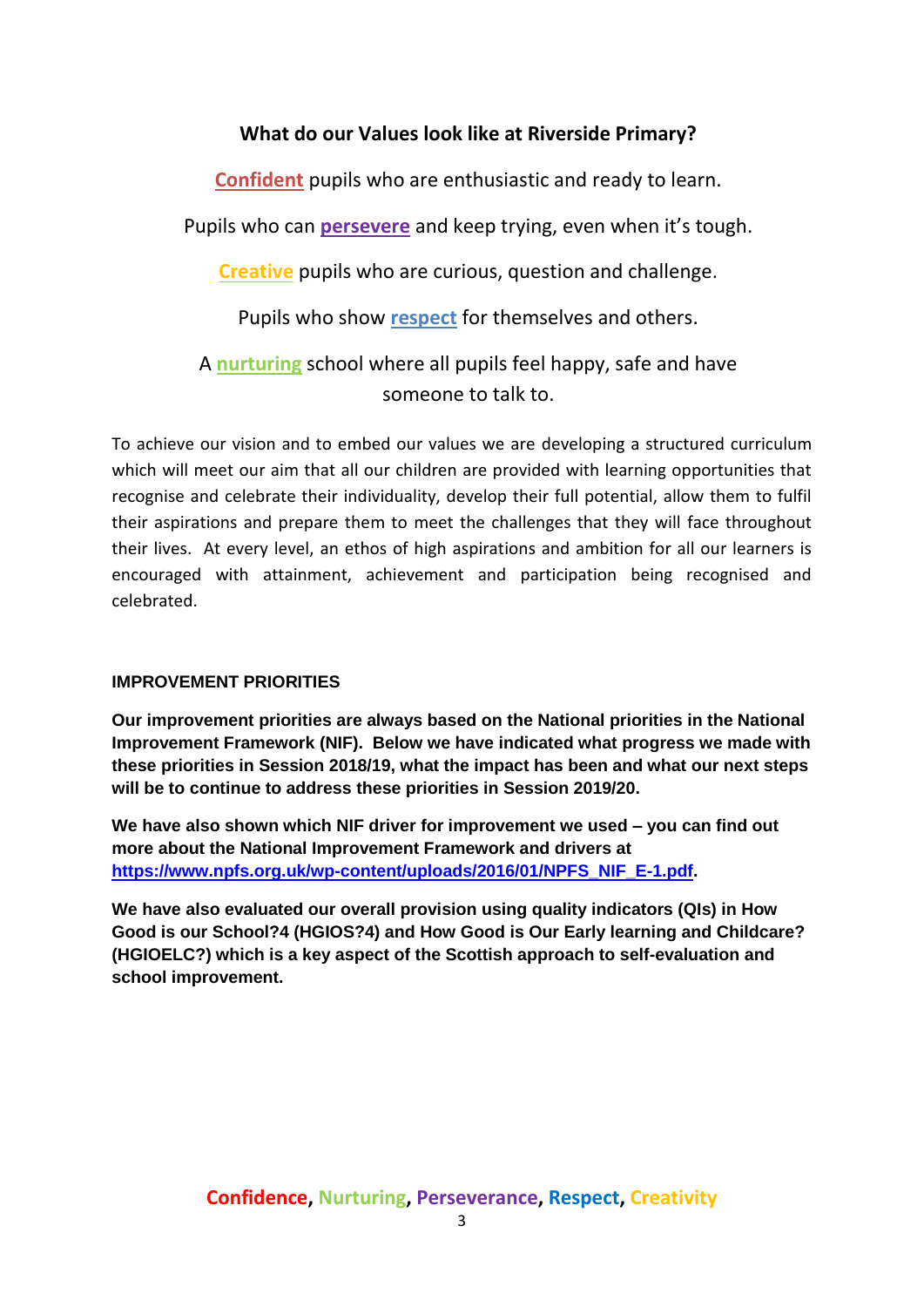| <b>PRIORITY</b>                                                                                                                                                                                                                                                                                                                                                                                                                                                                                                                                                           | <b>HOW DID WE DO?</b>                                                                                                                                                                                                                                                                                                                                                                                                                                                                                                                                                                                                                                                                                                                                                                                                                                                                                                                                                                                                                                                                                                                                                                                                                                                                               |  |
|---------------------------------------------------------------------------------------------------------------------------------------------------------------------------------------------------------------------------------------------------------------------------------------------------------------------------------------------------------------------------------------------------------------------------------------------------------------------------------------------------------------------------------------------------------------------------|-----------------------------------------------------------------------------------------------------------------------------------------------------------------------------------------------------------------------------------------------------------------------------------------------------------------------------------------------------------------------------------------------------------------------------------------------------------------------------------------------------------------------------------------------------------------------------------------------------------------------------------------------------------------------------------------------------------------------------------------------------------------------------------------------------------------------------------------------------------------------------------------------------------------------------------------------------------------------------------------------------------------------------------------------------------------------------------------------------------------------------------------------------------------------------------------------------------------------------------------------------------------------------------------------------|--|
| 1.                                                                                                                                                                                                                                                                                                                                                                                                                                                                                                                                                                        | We have made good progress.                                                                                                                                                                                                                                                                                                                                                                                                                                                                                                                                                                                                                                                                                                                                                                                                                                                                                                                                                                                                                                                                                                                                                                                                                                                                         |  |
| To raise attainment,<br>especially in literacy and<br>numeracy<br>Our desired outcomes for<br>Session 2018/19 were to:<br>Enhance staff confidence in<br>assessing and making accurate<br>judgments in evaluating learner<br>progress and identifying next<br>steps<br>High quality learning experiences<br>are provided consistently across<br>the school through provision of a<br>well-planned relevant and<br>flexible curriculum which<br>provides appropriate pace,<br>challenge and progression<br>Raised attainment in literacy<br>through increased practitioner | What did we do?<br>Developed a school moderation model for literacy and numeracy to support<br>planning and assessment. Staff engaged fully with West Lothian Progression<br>Pathways in their planning<br>A wide range of data was used to inform planning and identify areas for<br>development<br>Robust analysis of SNSA data at school and cluster level helped identify common<br>$\bullet$<br>areas for improvement and opportunities to share practice<br>All staff were involved in regular attainment meetings to identify and plan for<br>٠<br>children who required targeted intervention<br>Literacy development post created to raise attainment in writing through the<br>$\bullet$<br>introduction of the Talk for Writing approach<br>Allocated time for professional dialogue, moderation, training and sharing practice,<br>$\bullet$<br>enhanced staff knowledge and understanding of learning, teaching and assessment<br>of writing<br>Pupils were involved in updating class libraries and in planning new library areas for<br>$\bullet$<br>the school landings<br>Staff attended spelling professional development and implemented strategies in<br>class<br>PSWs attended 5 Minute Box training and supported the implementation of<br>targeted interventions in Literacy |  |
| knowledge of pedagogical<br>approaches to writing and<br>spelling                                                                                                                                                                                                                                                                                                                                                                                                                                                                                                         | Extended Word Boost programme into P4-7 to support the development of<br>vocabulary<br>Purchase of new reading resources to provide a wide range of texts to engage all<br>learners                                                                                                                                                                                                                                                                                                                                                                                                                                                                                                                                                                                                                                                                                                                                                                                                                                                                                                                                                                                                                                                                                                                 |  |
| More than 80% of children at<br>early level will achieve expected<br>levels in numeracy by June 2019<br>More than 70% of children at first<br>and second will be on track to<br>achieve expected levels in<br>numeracy by June 2019.                                                                                                                                                                                                                                                                                                                                      | A cluster lesson study approach based on analysis of SNSA data was conducted at P2<br>and P5 with a focus on fractions<br>An additional member of staff trained in Maths Recovery (total of 4 now trained)1:1<br>$\bullet$<br>Maths Recovery programme implemented to support identified learners<br>Further developed Numeracy and Maths resources to support SEAL approaches<br>Enhanced transition programme from Nursery into Primary 1<br>٠<br>Regular drop in sessions for Nursery parents to support preparation for Primary 1<br>Continuation of play based experiential learning from Nursery into Primary 1<br>ELC was involved in the Literacy meets learning CYPIC practicum with a focus on<br>$\bullet$<br>developing executive functioning skills                                                                                                                                                                                                                                                                                                                                                                                                                                                                                                                                    |  |
| NIF Driver(s):<br>School<br>Improvement<br>Teacher<br>professionalism<br>Performance<br>Information<br>Assessment of<br>children's progress                                                                                                                                                                                                                                                                                                                                                                                                                               | ELC adopted Froebel practices to encourage creativity and enriched learning<br>experiences<br>Early Year's trackers implemented to monitor progress in Literacy, Numeracy and<br>Health and Wellbeing<br>Evidence indicates the impact is:<br>Learners are benefiting from teaching staff having a clearer understanding of the<br>benchmarks, progression pathways and expectations in reading and writing. This is<br>evident from increased high quality writing during moderation activities and<br>improved reading skills from assessment results<br>Learners are observed to be excited by books and stories, and are motivated and<br>engaged in reading through having access to a wider range of appropriate texts<br>Learners' needs are clearly identified and interventions put in place through quality<br>improvement discussions<br>Learners are able to speak more confidently about their learning with their<br>parents/carers at the Biscuits and Blethers sessions                                                                                                                                                                                                                                                                                                             |  |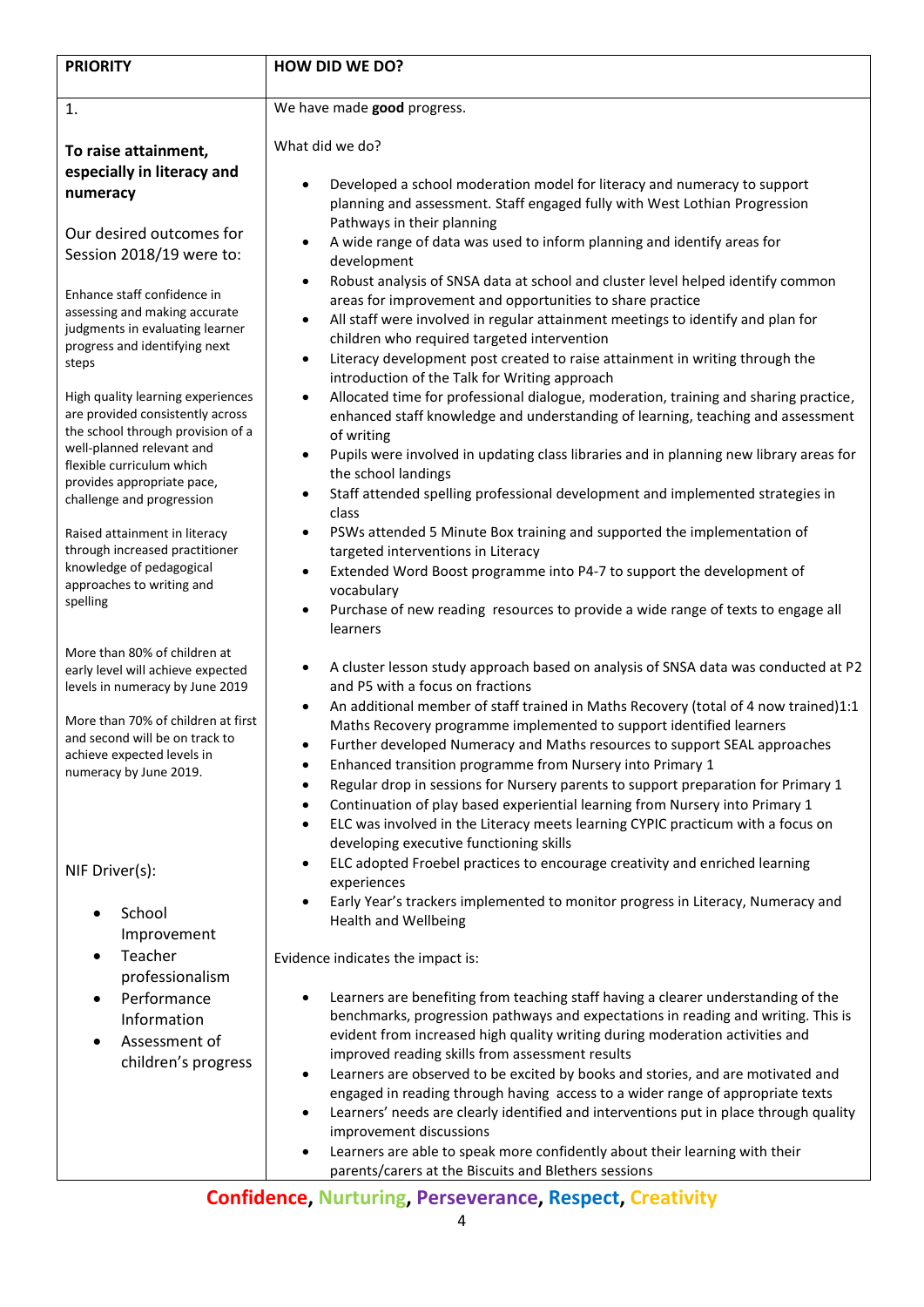| Assessment of pupil learning is supported by staff now using a wider range of valid,<br>$\bullet$<br>reliable and relevant assessment tools and approaches<br>Pupils are benefiting from an increased focus on vocabulary development<br>$\bullet$<br>At early level 75.3% of nursery learners are on track in Literacy and 86.78% are on<br>$\bullet$<br>track to achieve Early Level by end of P1<br>At P1 91% of learners have achieved Early Level in Literacy and 93.75% in Numeracy<br>$\bullet$<br>Attainment levels in P7 Numeracy and Literacy have improved with over 80% of<br>$\bullet$<br>pupils achieving Second Level<br>Targeted interventions are beginning to have an impact on attainment in Literacy<br>$\bullet$<br>and Numeracy in P4<br>ELC practitioners recognised that learners could be overloaded and over stimulated<br>$\bullet$                                                                    |
|-----------------------------------------------------------------------------------------------------------------------------------------------------------------------------------------------------------------------------------------------------------------------------------------------------------------------------------------------------------------------------------------------------------------------------------------------------------------------------------------------------------------------------------------------------------------------------------------------------------------------------------------------------------------------------------------------------------------------------------------------------------------------------------------------------------------------------------------------------------------------------------------------------------------------------------|
| and adaptations were made to the nursery environment<br>Our next steps will be to:                                                                                                                                                                                                                                                                                                                                                                                                                                                                                                                                                                                                                                                                                                                                                                                                                                                |
| Maintain a clear focus on improving learning, teaching and assessment through<br>$\bullet$<br>embedding moderation practices across the school<br>Ensure targeted Literacy CLPL based on staff needs to further develop building our<br>$\bullet$<br>reading and writing cultures<br>Ensure targeted Numeracy CLPL based on staff needs to further develop the<br>$\bullet$<br>teaching of Numeracy<br>Develop shared understanding of high-quality learning, teaching and assessment<br>experiences to achieve consistency across the school (metacognitive strategies/use<br>of effective AiFL)<br>Develop flexible, progressive frameworks for Literacy and Numeracy from Early to<br>$\bullet$<br>Second Level<br>Ensure use of consultative planning and trackers in the ELC informs on-going day to<br>$\bullet$<br>day practice<br>Introduce SEAL methodology into ELC<br>Continue to develop Froebel practices in the ELC |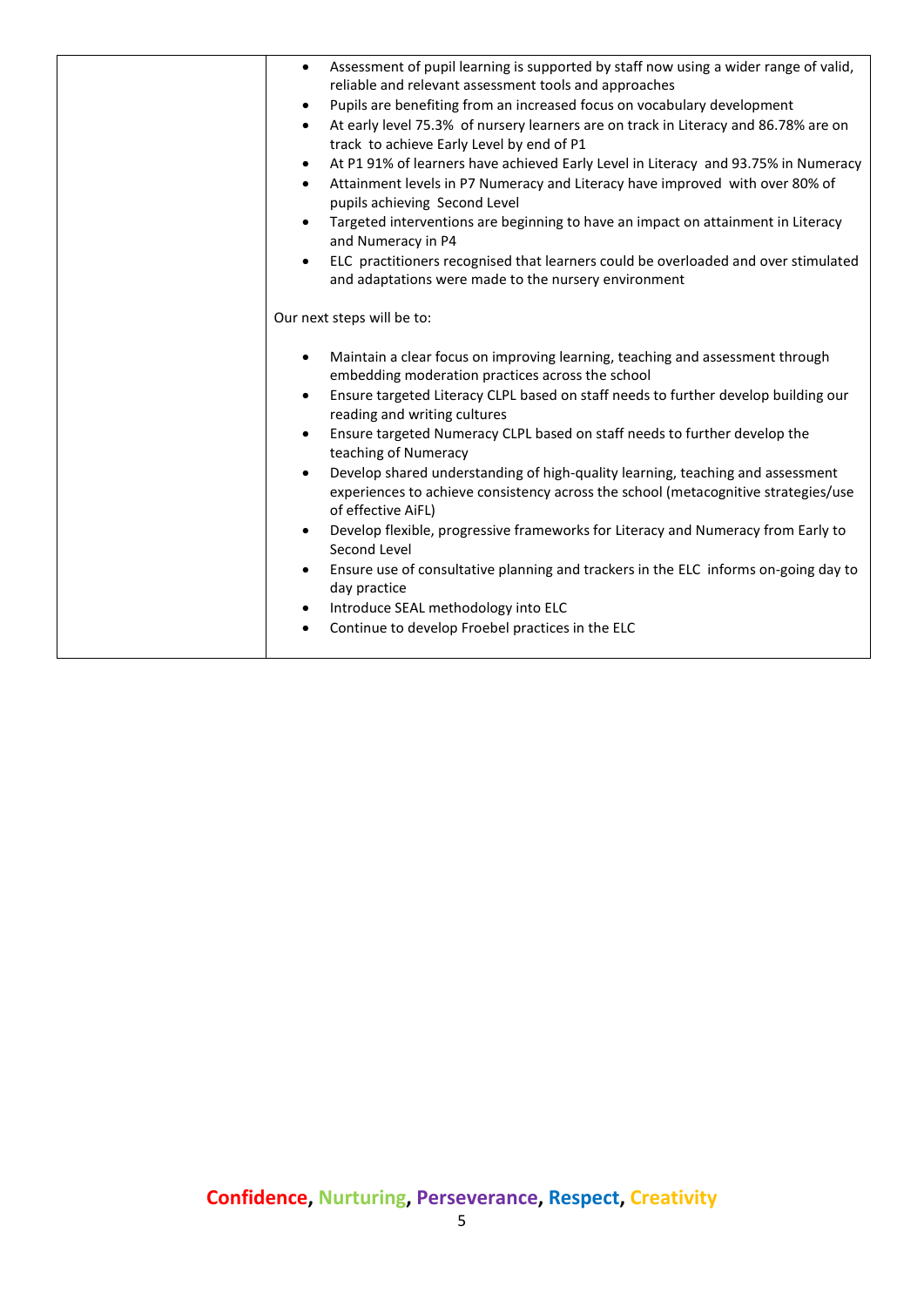| 2.                                                                                                                                          | We have made very good progress.                                                                                                                                                                                                                                                                                                                                                        |
|---------------------------------------------------------------------------------------------------------------------------------------------|-----------------------------------------------------------------------------------------------------------------------------------------------------------------------------------------------------------------------------------------------------------------------------------------------------------------------------------------------------------------------------------------|
| To close the attainment<br>gap between the most and                                                                                         | What did we do?                                                                                                                                                                                                                                                                                                                                                                         |
| least disadvantaged<br>children                                                                                                             | Family Link Worker appointed to support pupils' emotional wellbeing and resilience;<br>promote attendance and reduce late coming; help families access support; increase<br>parental engagement                                                                                                                                                                                         |
| Our desired outcome for<br>Session 2018/19 was:                                                                                             | Established Parent Drop-In room and school food and clothes bank<br>$\bullet$<br>Introduced Families Connect for P1 parents to support families actively engage in<br>$\bullet$<br>their children's' learning<br>Established weekly family cooking sessions<br>$\bullet$                                                                                                                |
| To provide specific<br>targeted support in                                                                                                  | Family link worker supported enhanced transition to high school during school<br>$\bullet$<br>holidays<br>$\bullet$                                                                                                                                                                                                                                                                     |
| literacy, numeracy and<br>health and wellbeing, to<br>identified pupils across the<br>school                                                | Linked with Almond Housing to support families in their own environment<br>Engaged families with other services and community partners at Parents' Evenings:<br>WLDAS, Fire Scotland, NHS, Jak's Den, School Bank West Lothian, Credit Union, WLC<br><b>Advice Centre</b>                                                                                                               |
| To support transition into                                                                                                                  | Organised support sessions for identified learners and their families<br>٠<br>Provided school holiday activities for identified families<br>$\bullet$<br>Provided a range of experiences for learners including: theatre visits, excursions,<br>$\bullet$                                                                                                                               |
| Primary 1<br>To develop children's                                                                                                          | workshops, outdoor learning<br>Additional Speech and Language Therapist provided universal and targeted support<br>$\bullet$                                                                                                                                                                                                                                                            |
| vocabulary                                                                                                                                  | for learners and delivered staff CLPL<br>Additional staff deployed to support direct teaching to support targeted<br>interventions                                                                                                                                                                                                                                                      |
| To increase understanding<br>of the impact of poverty,<br>ACES and trauma on a<br>child's ability to learn and<br>develop                   | Implemented research based literacy interventions:<br>5 Minute Box<br>$\circ$<br>Language Link<br>$\circ$<br>Speech Link<br>$\circ$<br>Speed Up handwriting<br>$\circ$<br>Word Boost<br>$\circ$<br>Teaching Children to Listen<br>$\circ$                                                                                                                                               |
| NIF Driver(s):<br><b>Teacher Professionalism</b><br><b>Parental Engagement</b><br>School Leadership<br>Assessment of Children's<br>Progress | <b>Scotland Reads</b><br>$\circ$<br>Developed our reading culture through updated class libraries, establishing landing<br>libraries and purchasing a wide range of books<br>Additional staff member trained in Maths Recovery<br>٠<br>Implemented research based Numeracy interventions:<br>$\bullet$<br>Maths Recovery<br>$\circ$<br>One Billion<br>$\circ$<br><b>SEAL</b><br>$\circ$ |
|                                                                                                                                             | Implemented HWB Interventions<br><b>Nurture Groups</b><br>$\circ$<br>Lunchtime Nurture Groups<br>$\circ$<br>Lego Therapy<br>$\circ$<br>Zones of Regulation<br>$\circ$<br>Therapets<br>$\circ$<br>School of Football<br>$\circ$<br><b>Music Therapy</b><br>$\circ$                                                                                                                       |
|                                                                                                                                             | Evidence indicates that the use of Pupil Equity Funding has had the following impact on<br>learners:                                                                                                                                                                                                                                                                                    |
|                                                                                                                                             | Increased engagement due to enhanced relationships with families as a result of<br>work of Family Link Worker<br>Increased attendance of children from specific targeted families<br>$\bullet$                                                                                                                                                                                          |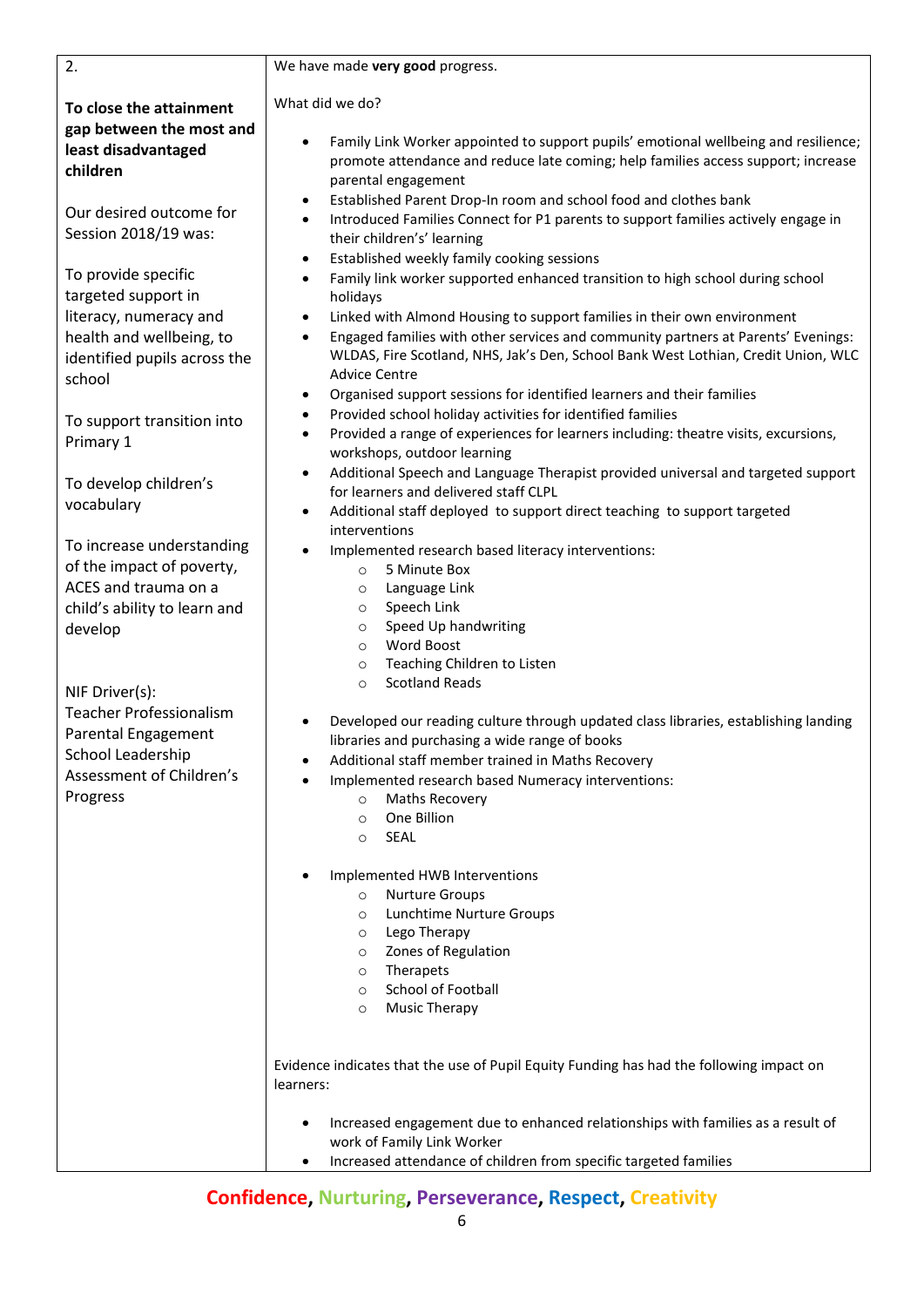| Reduced latecoming of children from specific targeted families<br>$\bullet$                                                                                                                                                                                                                                         |
|---------------------------------------------------------------------------------------------------------------------------------------------------------------------------------------------------------------------------------------------------------------------------------------------------------------------|
| Almost all identified targeted learners have made improvements in Literacy<br>$\bullet$<br>interventions                                                                                                                                                                                                            |
| Learners receiving Maths Recovery have made significant progress. 75% achieving<br>$\bullet$<br>an improvement of at least two SEAL stages                                                                                                                                                                          |
| Children working with Therapets were observed to be more engaged with reading<br>$\bullet$<br>and exhibited improved levels of confidence                                                                                                                                                                           |
| SALT activities have led to significant gains in targeted word vocabulary in P1 and P2<br>$\bullet$<br>Teachers have reported positively about the impact of Teaching Children to Listen in<br>$\bullet$<br>their classroom and around the school                                                                   |
| Learners are benefiting from increased parental engagement; almost all families<br>$\bullet$<br>attended our community engagement event at Parents' Evenings and participated<br>in our PEF consultation                                                                                                            |
| Our next steps will be to:                                                                                                                                                                                                                                                                                          |
| To continue to improve learning, teaching and assessment through high quality<br>CLPL, targeted support and intervention for practitioners.<br>Continue with targeted support for Literacy, Numeracy and HWB<br>٠<br>Family Link worker to continue to work with families and children and lead family<br>$\bullet$ |
| learning and engagement initiatives<br>To extend Families Connect to a wider range of families<br>$\bullet$<br>To embed work on improving listening and talking and vocabulary development in<br>$\bullet$<br>partnership with the Speech and Language Therapist(nursery -P7)                                       |
| Introduce a Passport of Experiences for Riverside PS<br>$\bullet$                                                                                                                                                                                                                                                   |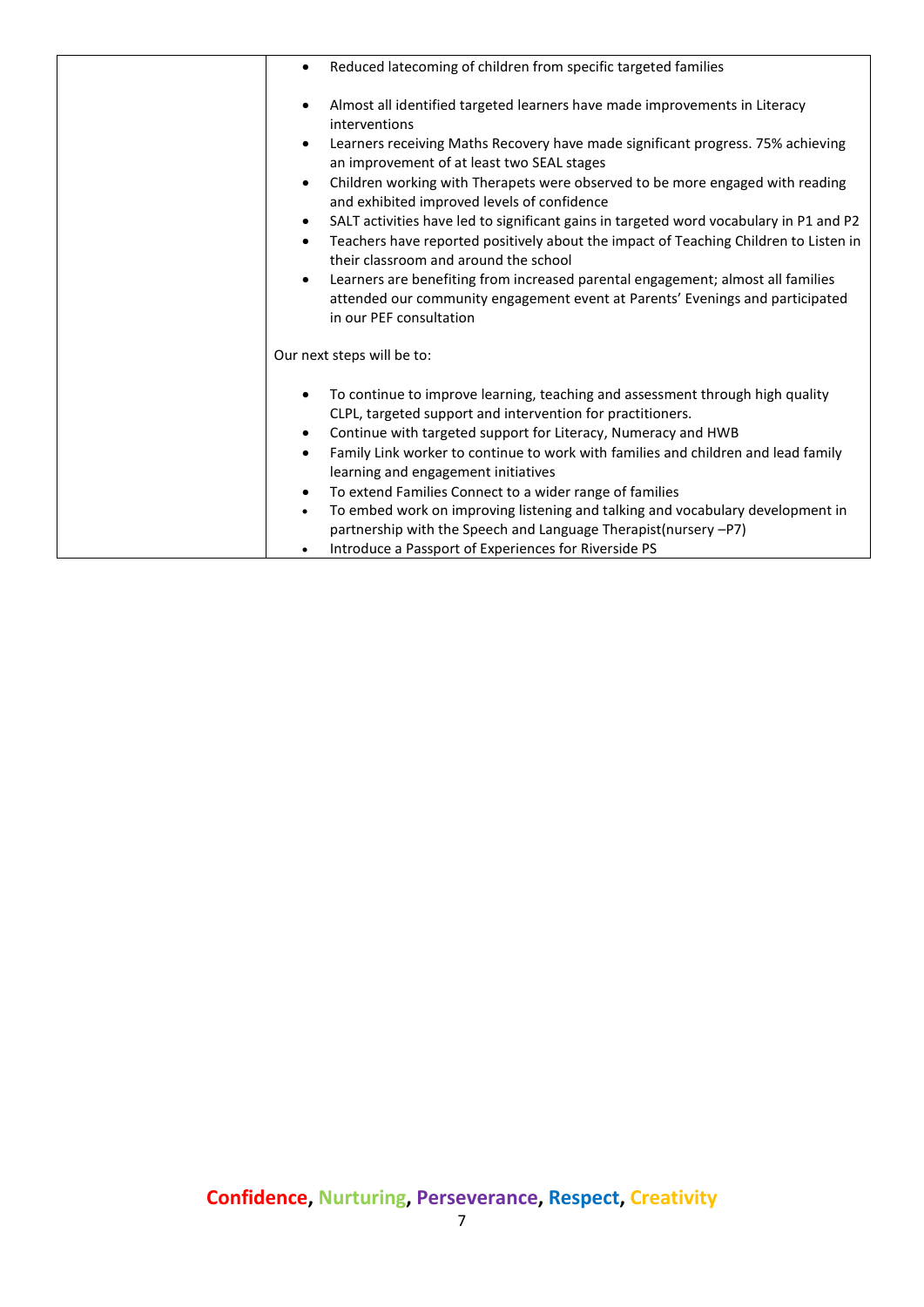| 3.                                                                                                                                                                                                                                                                                                                             | We have made satisfactory progress.                                                                                                                                                                                                                                                                                                                                                                                                                                                                                                                                                                                                                                                                                                                                                                                                                                                                                                                                                |  |
|--------------------------------------------------------------------------------------------------------------------------------------------------------------------------------------------------------------------------------------------------------------------------------------------------------------------------------|------------------------------------------------------------------------------------------------------------------------------------------------------------------------------------------------------------------------------------------------------------------------------------------------------------------------------------------------------------------------------------------------------------------------------------------------------------------------------------------------------------------------------------------------------------------------------------------------------------------------------------------------------------------------------------------------------------------------------------------------------------------------------------------------------------------------------------------------------------------------------------------------------------------------------------------------------------------------------------|--|
| To improve children and<br>young people's health &<br>wellbeing<br>Our desired outcome for<br>Session 2018/19 was to<br>To introduce a whole school<br>nurturing approach to support<br>the inclusion of all learners<br>NIF Driver(s):<br>School Improvement<br>School Leadership                                             | What did we do?<br>Staff introduced to Pivotal approaches to developing positive relationships - and<br>$\bullet$<br>are beginning to implement these in classroom<br>Developed staff awareness of the impact of ACEs and effects of poverty and trauma<br>through cluster training<br>Raised awareness with staff of the Nurturing Schools approach<br>٠<br>Carried out wellbeing surveys which indicated that the pupils demonstrated a<br>$\bullet$<br>greater awareness and understanding of the Wellbeing Indicators<br>Implemented the Animal Magic approach in the ELC through the introduction of<br>$\bullet$<br>guinea pigs<br>ELC learners regularly engaged with the natural outdoor environment<br>$\bullet$<br>Introduced Froebelian approach which resulted in a calmer learning environment<br>$\bullet$                                                                                                                                                           |  |
| <b>Teacher Professionalism</b>                                                                                                                                                                                                                                                                                                 | Evidence indicates the impact is:                                                                                                                                                                                                                                                                                                                                                                                                                                                                                                                                                                                                                                                                                                                                                                                                                                                                                                                                                  |  |
|                                                                                                                                                                                                                                                                                                                                | The majority of pupils in P4-7 self-reported as feeling safe, happy, included and<br>respected in school<br>In the ELC children are observed to be more empathetic and have a greater<br>$\bullet$<br>understanding of caring for others and their environment<br>Staff have a greater understanding of the importance of positive relationships<br>$\bullet$<br>within the classroom and of how children's experiences outwith school impact on<br>their learning<br>A reduction in referrals to the SLT from class teachers<br>Reduction in exclusions<br>Our next steps will be to:<br>To continue implementation of Pivotal/nurturing approaches<br>$\bullet$<br>Develop a whole school positive relationship policy<br>٠<br>Training support staff in Pivotal Approaches<br>Introduce wellbeing indicators to P1-3<br>Self-reporting using the wellbeing indicators to be embedded (P4-7) and<br>information used to implement necessary supports to ensure pupil wellbeing   |  |
| 4.                                                                                                                                                                                                                                                                                                                             | We have made satisfactory progress.                                                                                                                                                                                                                                                                                                                                                                                                                                                                                                                                                                                                                                                                                                                                                                                                                                                                                                                                                |  |
| To improve employability<br>skills, and sustained,<br>positive school-leaver<br>destinations for all young<br>people<br>To provide opportunities for<br>learners to develop leadership<br>and decision making skills which<br>will help prepare them for life<br>and the world of work<br>NIF Driver(s):<br>School Improvement | What did we do?<br>P7 pupil leadership team involved in planning and decision making within the school<br>P7 visit to Sky Skills Academy<br>P6 learners attended DYW Skills for Work Fayre at Livingston Football Stadium<br>P7 pupils engaged parents and businesses in Careers Fayre<br>Classes starting to effectively make links between the curriculum and the world of<br>$\bullet$<br>work and use the wider community to develop skills for life and work through IDL<br>e.g., partnership building, Farm to Fork, Fish to Sea, people who help us, eTwinning<br>project, library visits<br>Learners and staff hold regular Biscuits and Blethers session with families to share<br>progress and discuss learning<br>Pupil responsibility groups were established to support putting on the school show;<br>these had a clear focus and were relevant and skills based<br>Within the ELC:<br>Use of consultative planning - floor book- to record learners voice and ideas |  |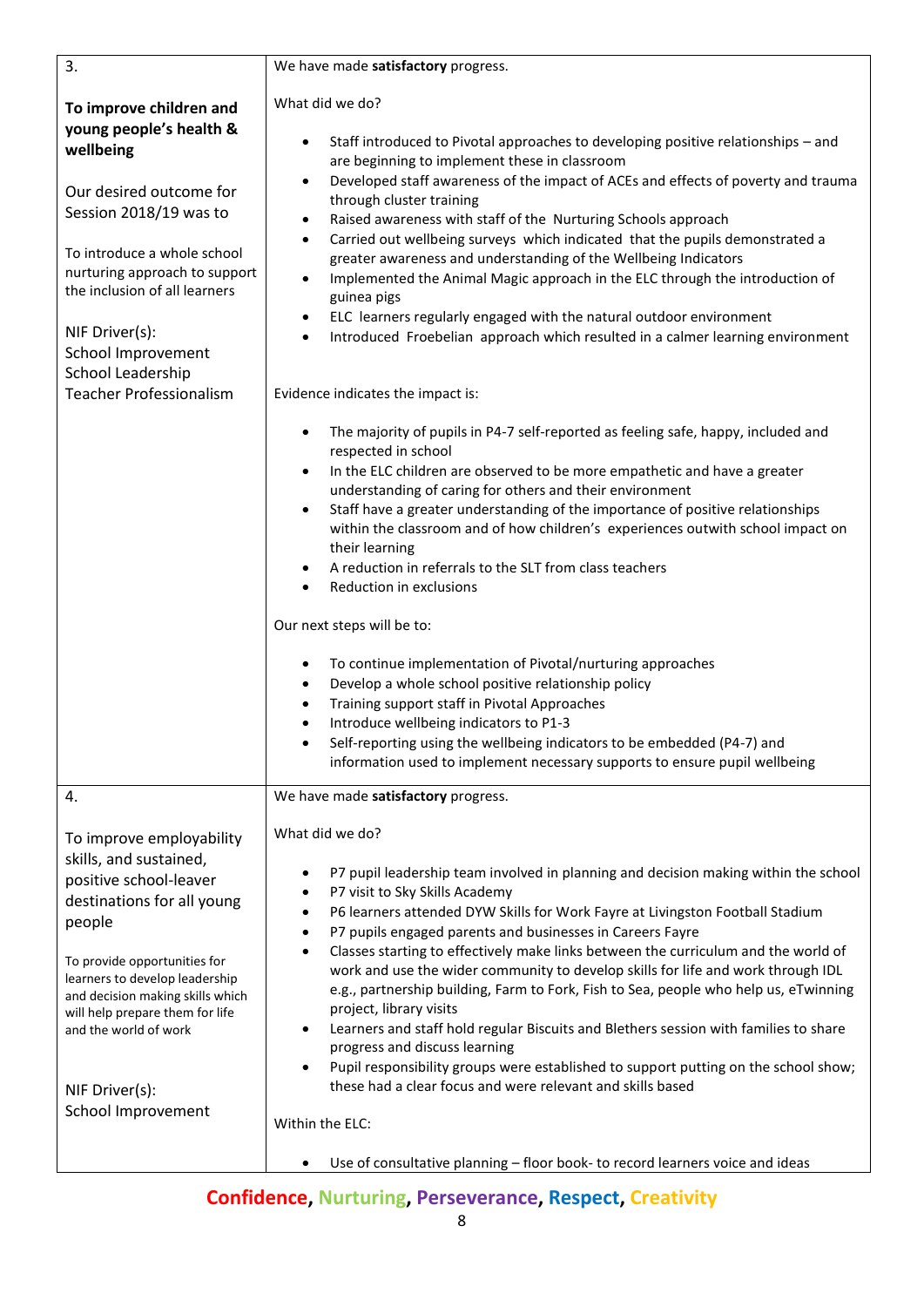| Introduction of more natural materials and resources to enhance the learning<br>environment<br>Increased community links with Craigshill Community Library and Braid House                                                                                                                                                                                                                                                                                                                                                                                       |
|------------------------------------------------------------------------------------------------------------------------------------------------------------------------------------------------------------------------------------------------------------------------------------------------------------------------------------------------------------------------------------------------------------------------------------------------------------------------------------------------------------------------------------------------------------------|
| Evidence indicates the impact is:                                                                                                                                                                                                                                                                                                                                                                                                                                                                                                                                |
| Teaching staff have an increased understanding of purpose of learning in relation to<br>skills for life and work<br>The majority of learners have had opportunities to learn within our wider<br>community gaining an ability to contextualise learning through a real life context<br>P7 pupils show an increased understanding of the world of work and of the<br>opportunities available to them<br>Learners in the ELC make purposeful use of the indoor and outdoor environment<br>and are able to talk about roles in the community and people who help us |
| Our next steps will be to:                                                                                                                                                                                                                                                                                                                                                                                                                                                                                                                                       |
| Review pupil voice groups to ensure they have a clear leadership focus and support<br>$\bullet$<br>learning across the school<br>Make explicit links across the curriculum to Skills for Learning, Life and Work (ELC -<br>$\bullet$<br>P7) and build stronger partnerships across the wider community<br>Begin to gain DYW WL schools accreditation                                                                                                                                                                                                             |

In session 2018-2019 there has been an increase in attendance of our Quintile 1 and 2 learners, and a decrease in our Quintile 3 learners leading to an overall decrease in attendance of 1%. There has been a marked increase in attendance amongst those learners being supported by our Family Link Worker. There has been a reduction of the number of days late across the school of one day. Our Family Link Worker will continue to target specific children and families. There has been a reduction in our rates of exclusion this session and this can be attributed in part to our increased focus on developing positive relationships and a nurturing school environment.

As a school we regularly seek feedback on our performance, both formally and informally. We strive to engage with parents and stakeholders in a variety of ways: Biscuits and Blethers, Nursery Natters, Stay and Play, Read, Write, Count, Families Connect, family engagement events, playground presence, surveys, consultations, TWITTER, You-Said- We-Did, formal meetings, check ins etc. This feedback helps to inform our future developments as a school.